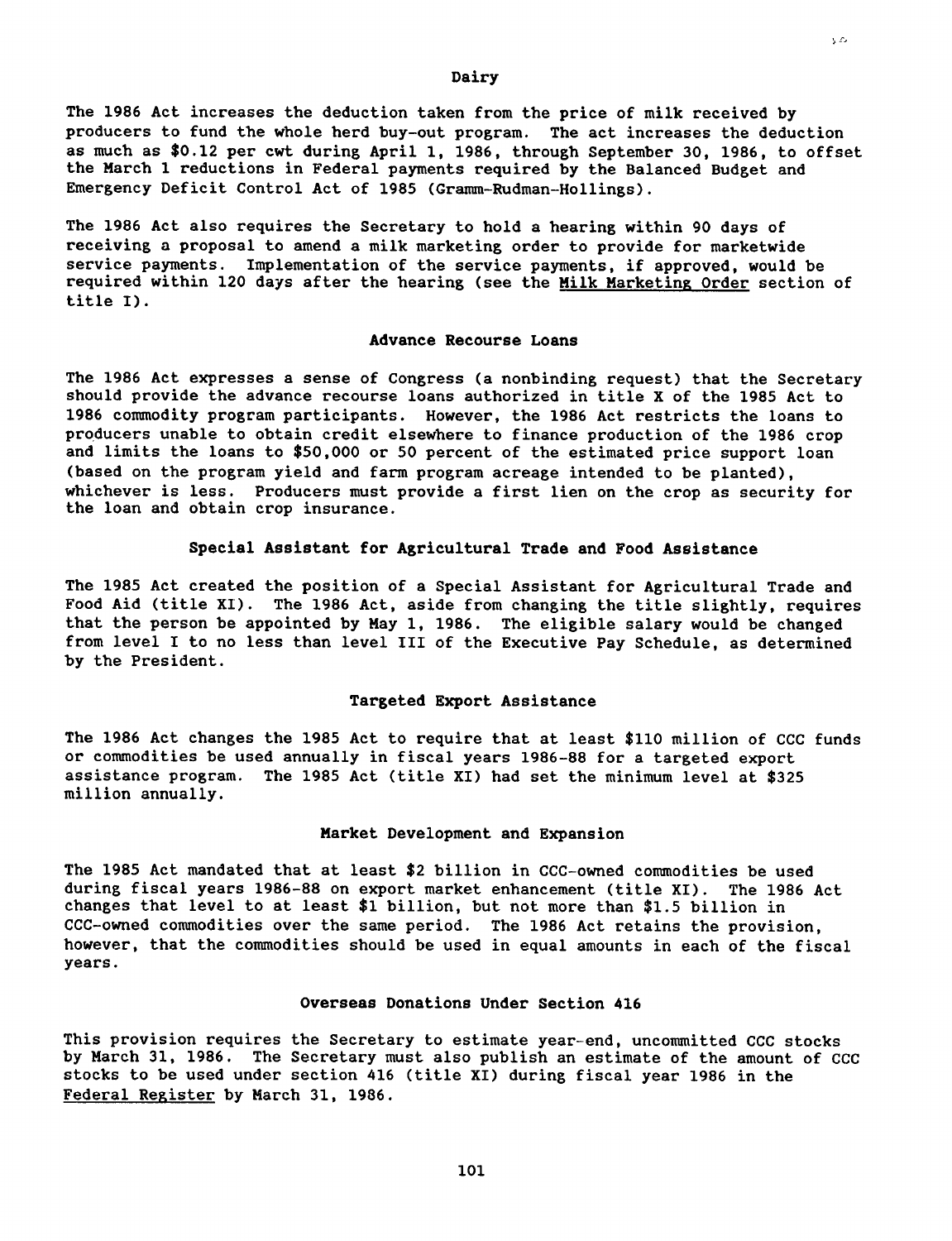#### Food Stamps

The 1986 Act changes the due date of the required Food Stamp Program quality control studies (Program Administration section of title XV) from December 23, 1986, to 1 year after the contract is signed by USDA and the National Academy of Sciences. No date is set for the study contract itself. The 1986 Act also extends the deadlines for publishing regulations and implementing the revised quality control system until 6 months after the reports are submitted to Congress.

# **External Combustion Engine Research**

This provision permits CCC to export up to \$30 million in agricultural commodities per year to finance research and development of external combustion engines using nonpetroleum fuels.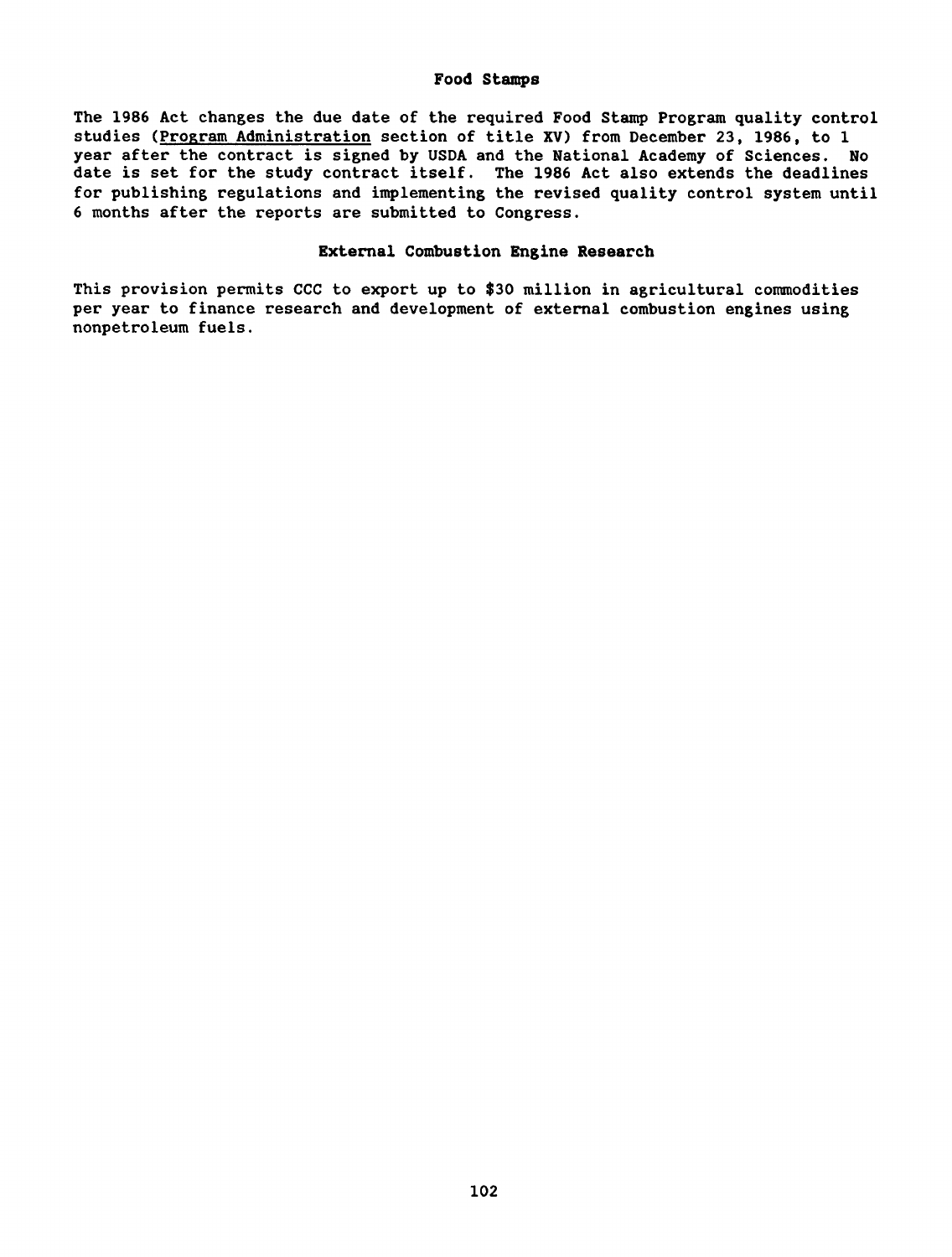Acreage base, 1, 8, 12-15, 17, 18, 20, Crop insurance, 9, 33, 38, 46, 47, 53, 23, 24, 26, 31, 32, 34, 37, 54, 90, 82, 89, 93, 101 92, 93, 100 Acreage reduction program (ARP), 8, 9, Dairy products, 2, 4-6, 40, 45, 71, 91 12-14, 15, 17, 18, 20, 21, 23, 24, 26, Dairy export incentive program, 2, 5 29, 31, 34, 36., 37, 87-89, 91, 96, 100 Dairy indemnity program, 5 Additional peanuts, 26-29 Deficiency payment, 6, 8, 9, 13, 15, Advance deficiency payments, 26, 33 17, 18, 20-24, 26, 92, 96 Advance program announcement, 37 bisabled persons, 64<br>Advance recourse commodity loans, 33 bisaster payment, 9, 18, 24, 26, 29, Advance recourse commodity loans, 33 Agricultural productivity, 63 30, 30, 33, 35, 37, 46, 47, 82, 88, 92, Agricultural Stabilization and Conser-<br>vation Service (ASCS), 50, 91 bisaster task force, 69 vation Service (ASCS), 50, 91 Agricultural trade policy, 41 Animal welfare, 81, 82 Embargo protection, 43 Appeal procedures, 49, 54 Emergency Feed Program, 37, 82 Aquaculture, 56, 60, 80, 81 Emergency loan, 53 Asset limit, 65 **Erosion, 46, 48, 63, 92, 94, 96, 98** Barley, 7, 8, 12, 13, 15, 34, 35, 93, 96, Export Credit Revolving Fund, 42 98 Export displacement, 45<br>Basic loan rates, 7, 9, 33, 95 Export promotion, 34, 3 Barter, 40, 43, 45, 46 Export sales, 6, 42, 45 Beef, 3, 42, 72-74 Extension Service, 61, 63, 72, 92 Biotechnology, 58, 62 Cargo preference, 38, 44 Farm and home plan, 55 Casein, 2, 3, 91 Farm Credit System, 56, 58, 93 Clear title, 50, 57 Farm program payment yield, 8, 9, 17, Commodity Credit Corporation (CCC), 2, 3, 18, 20, 23, 24, 31, 32, 34, 35, 37, 35, 37, 5, 17, 21–23, 28, 30, 33–35, 37, 38, 39, 100, 101 5, 17, 21-23, 28, 30, 33-35, 37, 38, 96, 100, 101 89, 91, 94, 95, 97, 100-102 20-24, 26-29, 30-51, 53-84, 87-102 Commodity distribution program, 69, 71 Farmer-to-Farmer Program, 41 Commodity processing program, 71 Farmers Home Administration (FmHA), 46,<br>Confidentiality of information, 83 47, 49, 50, 53-58, 82, 93 Confidentiality of information, 83 Conservation, 1, 12, 13, 18, 24, 32, Farmland protection, 50 46-50, 54-56, 59, 63, 79, 87, 90-92, Federal Insecticide, Fungicide, and 94, 96 Rodenticide Act (FIFRA), 45, 83 Conservation easements, 50, 55 Feed grains, 1, 6-9, 12-15, 17, 18, Conservation reserve, 12, 18, 24, 46-50, 22-24, 31-37, 81, 82, 88-90, 92-96, 90, 92 100 Converted wetlands, 32, 92 Financial statements, 55, 57 Cooperative agreements, 60, 62 Food for development, 41, 96 Coordinated financial statement, 55 Food for progress, 38, 40 Corn, 7-9, 13-15, 34, 35, 37, 38, 45, 71, Food security wheat reserve, 37 91, 93, 95, 96, 98 Food stamps, 64-66, 68-70, 102 Cost of production, 14, 28, 38, 95<br>
Cost reduction, 33, 35, 95<br>
44<br>
2005 144 Cost reduction,  $33, 35, 95$ Cotton, 8, 9, 15-18, 20-24, 26, 31-33, Futures trading, 81, 91 36-38, 72, 81, 88, 89, 91-96, 98, 100 Credit Guarantee Program, 41 General Agreement on Tariffs and Trade Crop acreage base, 1, 8, 12, 13, 17, 18, (GATT), 41, 94 20, 23, 24, 26, 31, 34, 37, 92, 93, 100 Grain standards, 72, 77

Export certificate, 14, 34, 35, 42, 94 Export promotion,  $34$ ,  $35$ ,  $38$ ,  $41-43$ Farm acreage base, 31, 93 40-42, 45-47, 49, 62, 71, 82, 84, 88, Farmer-owned reserve (FOR), 1-9, 12-18,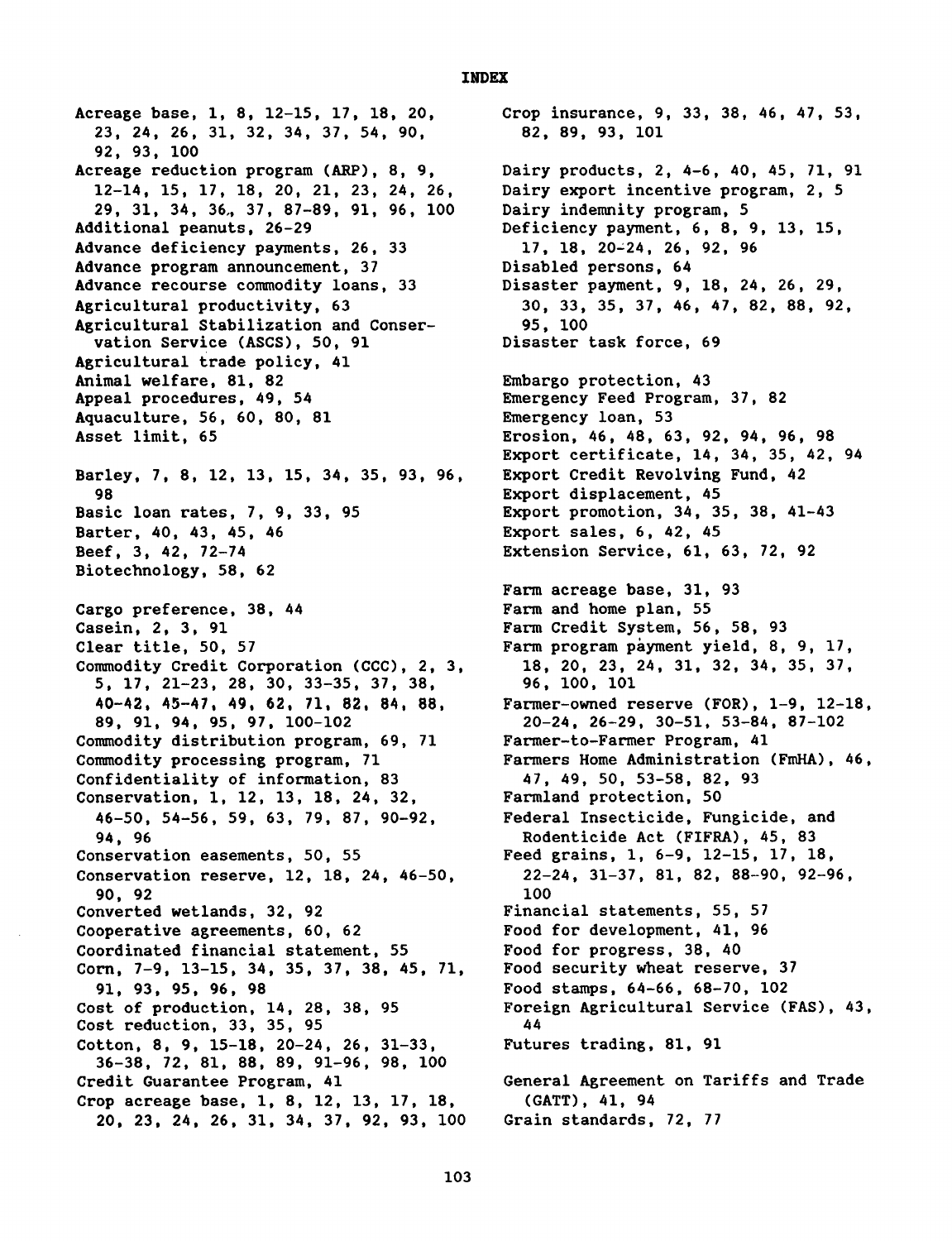Grasshoppers, 84 <br>Grazing, 12, 13, 18, 24, 36, 37, 100 18, 20, 23, 24, 26, 89, 95 Grazing, 12, 13, 18, 24, 36, 37, 100 18, 20, 23, 24, 26, 89<br>Green dollar export certificates, 42, 94 Parity, 2, 6, 32, 87, 95 Green dollar export certificates, 42, 94 Ground water, 49, 97 **Payment limit, 33, 88** Guaranteed loans, 50, 54, 56 Payment-in-kind (PIK), 18, 24, 95 Haying, 12, 13, 18, 24, 100 100 Highly erodible land, 32, 46-48, 50, 54, Public Law 480 (P.L. 480), 39-41, 44,  $56, 94$  96 Homestead protection, 50, 56 Pork, 3, 42, 72, 75, 76<br>Honey, 31, 32, 71, 98 Potato Advisory Commiss Individual farm program acreage, 8, 9, 17, 18, 23, 37 Prevented planting payments, 9, 35 Interest payment certificates, 33 Price support, 1-3, 5, 6, 12, 14, 15, Interest rate reduction program, 56 18, 21, 24, 26, 28-30, 36, 42, 46, International trade, 45, 59, 94 47, 77, 81, 82, 87-91, 94-96, 98, 11.<br>Inventory reduction payments. 6. 13. 20. 100. 101 Inventory reduction payments, 6, 13, 20, 24, 33, 95 Puerto Rico, 67, 70, 96 Ireland, 59 Joint farming operations, 50 Lamb, 3<br>
Land-grant colleges, 59 Rice, 8, 9, 18, 21-24, 26, 31 Liquid fuels, 38 36-38, 40, 46, 71, 89, 91-96, 99, 100 Loan deficiency payments, 6, 8, 13, 17, Rye, 7, 8, 12, 15 20-23, 26, 33, 95 Loan level, 7-9, 14-18, 20-24, 26, 28-30, Set-aside, 8, 9, 12-14, 29, 36, 88 32, 33, 35-37, 55, 81, 82, 89, 92, Sodbuster, 46, 47, 49 94-96, 98 Softwood timber, 49 Marketing certificates, 15, 17, 21-23, 91, 92, 94, 96-98 26, 33-35 Soil Conservation Service (SCS), 47, Marketing loan, 6-8, 15-17, 21-23, 29, 94, 96 Marketing orders, 4, 5, 72, 77, 91, 93, 96, 99, 100 Mental health centers, 64<br>Milk diversion program, 2, 3 Mohair, 6, 88, 99 Strategic materials, 43, 46 Multiyear set-aside, 36 Strategic petroleum reserve, 46, 84 National program acreage (NPA), 8, 17, 23 Sugarcane, 30, 35, 92 National Tree Seed Laboratory, 84 Supplemental food program, 69, 70 Nonrecourse loan, 6, 15, 20, 30, 33, 35, Swampbuster, 46, 47, 49 87, 88, 93, 95 Nonsupervised accounts, 53 Target option program (TOP), 9<br>Normal income security, 55 Target prices, 6-9, 14, 15, 18 Normal supply, 38 24, 26, 36, 37, 88, 89, 92, 96 Nutrition, 63, 64, 67, 70-72, 91 Targeted assistance program, 42 Nutrition monitoring, 64, 72 Temporary Emergency Food Assistance Oats, 7, 8, 13, 15,34, 35, 93, 96, 98 Tobacco, 2, 3, 45, 46, 89, 91, 99<br>Office of Technology Assessment, 78, 95 Trade barriers, 41, 43, 94 Office of Technology Assessment, 78, 95 Oil, gas, and mineral rights, 53 Operating loan, 50, 53, 55, 57 Unleaded fuel, 83

Peanuts, 26-29, 35, 91, 92, 94, 95, 99, Potato Advisory Commission, 83<br>Poundage quota, 26-29, 94 Quota peanuts, 26-29 Real estate loans, 53, 57, 93 Rice, 8, 9, 18, 21-24, 26, 31-33, Soil, 13, 47, 49, 50, 59, 63, 87, 88, 32, 33, 35, 94, 95 Sorghum, 7, 8, 12, 13, 15, 34, 35, 93, 101<br>
101 Soybeans, 8, 18, 23, 29-31, 32, 35, 61,<br>
100 81, 92, 93, 96, 99, 100 Strategic ethanol reserve, 84 Sugar beets, 30, 35, 92 Target prices, 6-9, 14, 15, 18, 20-22, Program (TEFAP), 64, 71, 97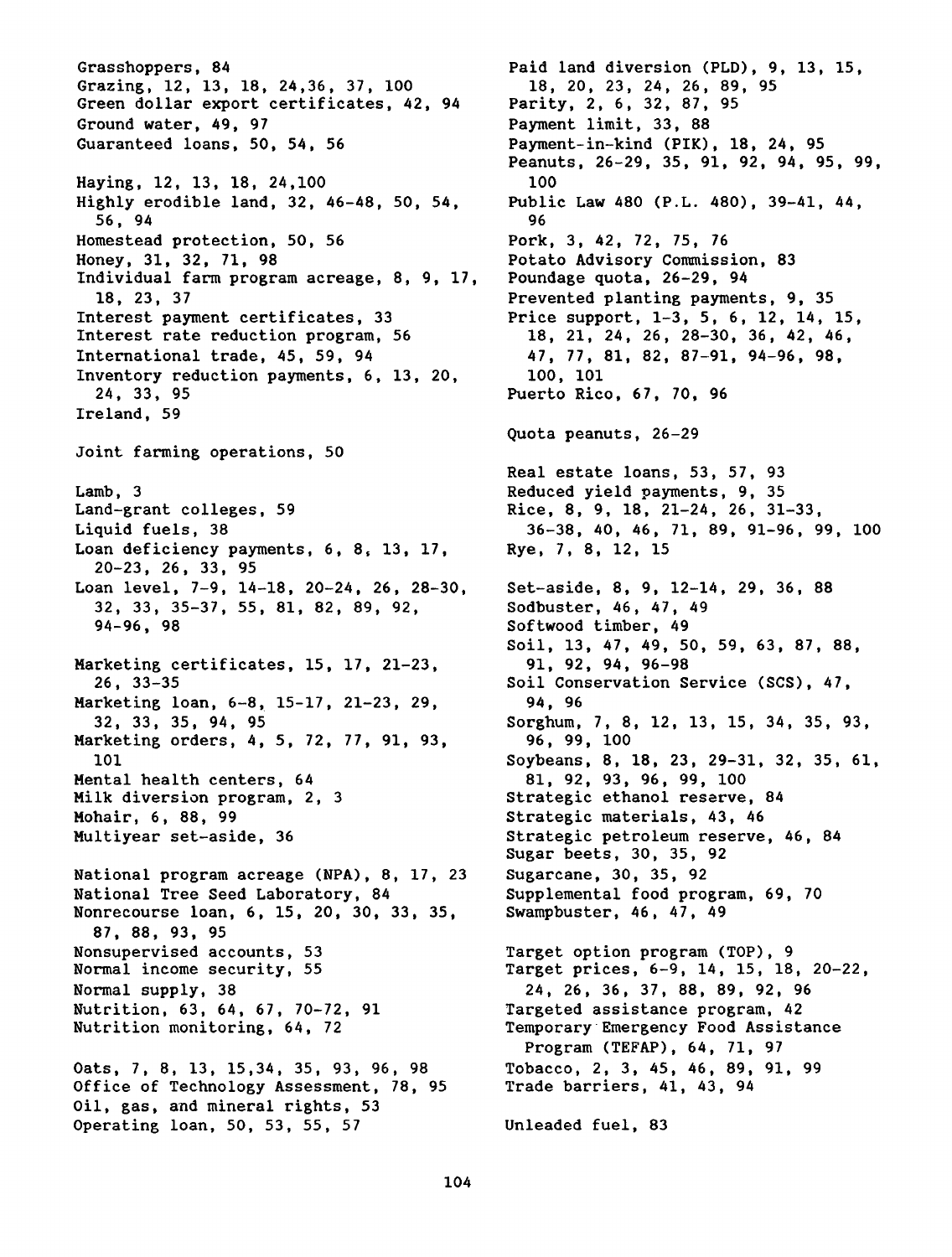Wetland, 32, 46, 47, 56, 92, 97 Wheat, 1, 6-9, 12-15, 17, 18, 22-24, 31-38, 40, 71, 72, 81, 88-96, 99, 100 Wheat marketing quotas, 6, 14 Whole herd buy-out, 3, 97, 101 Wildlife food plots, 13, 18, 24 Wool, 6, 72, 88, 99 Workfare, 67, 68 World Food Program, 39

U.S. Government Printing Office: 1990 - 261-455/20149